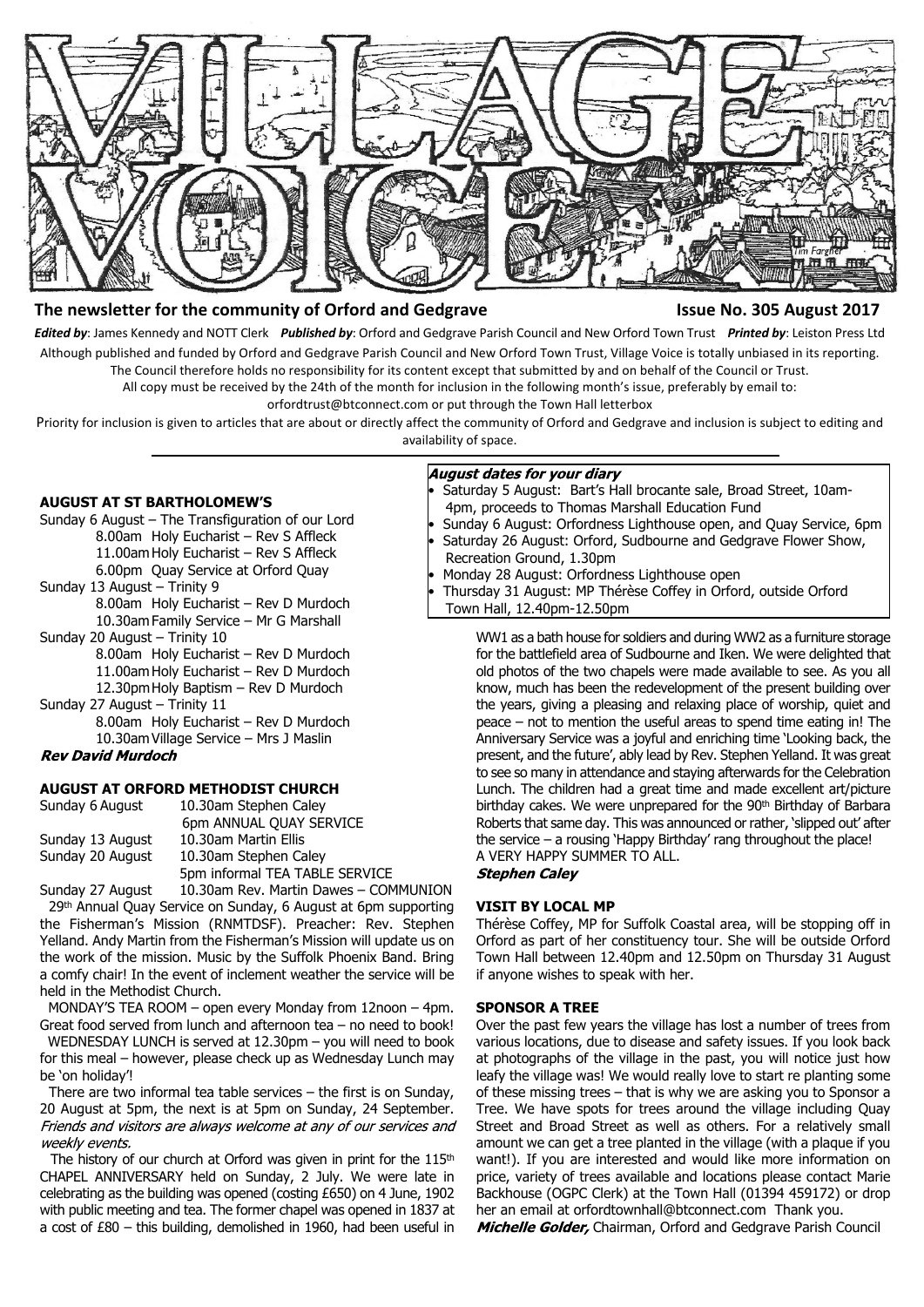#### **PROPOSED ALDE ORE MCZ (Marine Conservation Zone)**

For those who did not see Matthew Smy's letter in May's Village voice, we thought it should be re-run and would urge everyone (from those who have sailed, fished and explored our river for generations, to newcomers who have recently discovered its delights) to join us in urging DEFRA to understand that turning our river into an MCZ will be of no benefit, and that the river is well looked after as it is.

Michelle Golder, Johnnie Howard, Mary Iliff, Dick and Katherine Murphy, Richard Roberts, James Robinson, Matthew Smy, Ian Thornton, Sally Walton

 "Further to the article in March's Village Voice regarding the proposed Marine Conservation Zone (MCZ) plans for our area, I am writing to express my extreme reservations as someone who has enjoyed and worked the river for many years.

 "Natural England is proposing the Alde and Ore to be designated a Marine Conservation Zone. The Estuary is already protected with SPA, SAC, RAMSAR, SSSI etc, does it really need more protection, and from what!?

 "Reasons put forward by NE (Natural England) are extremely questionable, e.g.

- The sites of Rocky Habitats which turned out to be man-made (more than once I heard them being corrected on this)
- Their identification of 10 sites of muddy gravel which turned out to be areas almost anywhere covered by the river and not a convincing argument
- The protection of the humble smelt fish that belongs to the salmon family and which is not fished in the river, they actually spawn in fresh water, not the salty water of the river, so working with the Environment Agency on the sluice a Snape might be a more worthwhile exercise to help their cause

 "They appear to be trying to fill a gap in the map around the country of some sort of blue belt but this is not a basis for turning the Alde and Ore into a MCZ.

 "Worryingly no recommendations on what will be stopped or changed on the Estuary will be known until it is designated and **then it will be too late to object.** The following are at risk from this proposed designation:-

• Moorings • Anchoring • Fishing • Wildfowling • Sailing (the area around Orfordness from mean high water to a 5m depth could compromise people being able to land)

 "This may mean future generations would miss out on something a great many generations have enjoyed doing over 100s of years. At a recent meeting Natural England agreed the Estuary is very diverse and extremely well looked after by stakeholders who manage it. If it needs changing leave it to the people who know it and not those who think they do.

 "Having attended 2 presentations by NE, what was apparent was the gulf of knowledge between those giving the talk and the locals being talked at. It was acknowledged by a NE representative the superior, wide-ranging, and innate understanding of the river and its environs we the audience had. This is not surprising.

 "It is worrying that an MCZ will mean that specialized expertise will end up dying out and will be replaced by something less knowledgeable, and that will be a sad chapter in our Estuary's history because mistakes in its stewardship are more likely to happen.

 "If you have any concerns please convey them to our Member of Parliament, Thérèse Coffey. She can be contacted on therese.coffey.mp@parliament.uk or by post at: House of Commons, London, SW1A 0AA.

#### **Matthew Smy**"

### **ALDE AND ORE ESTUARY PARTNERSHIP AND THE ESTUARY TRUST**

Thank you to everyone for visiting us at The Suffolk Show; we were thrilled with the publicity which gave the Save our Suffolk Estuary campaign a magnificent lift-off.

 We are keen for as many people as possible to be aware of the need to fundraise for our flood defences over the next five years, to ensure that we are as prepared as possible for future tidal surges, and our recent press coverage (including the front page of the East Anglian Daily Times and local television) has been a great start.

 Our next outing will be at the Aldeburgh Carnival on 21 August and we hope to see you there – watch out for our amazing float in the parade! Our stand at the carnival will be in The Aldeburgh Book Shop window (44 High Street) where you can see the 6-minute trailer of the film presented by Nick Robinson. We will also be at the Orford Flower Show on 26 August. Visit our website www.aoep.co.uk and join twitter @SOSestuary for our latest news and upcoming events.

#### **Amanda Bettinson**

**RNLI COLLECTION IN ORFORD –** Saturday, 5 August 2017 This year I have a license to collect in Orford from the RNLI and I am planning to have someone outside the Country Market, The Pump Street Bakery, Orford Stores and on the Quay. If anyone could do a stint I would be very pleased to hear from them. I would suggest an hour during 9am–4pm. Please email me on dianampaterson@btinternet.com or telephone 01394 450771 **Diana Paterson** 

#### **ORFORD SPORTS & RECREATION CLUB – August Events**

• Thursday, 10 August at 6:00pm – Bike meet night, burger and chips available, bar open (and no bike required)

• Friday, 18 August at 8:00pm – Jimbo's Bingo night

• Saturday, 26 August from 1:30pm onwards – the bar and BBQ will be available at the Flower Show, as well as the other facilities of the building.

 Looking slightly further ahead, Saturday, 9 September sees the return visit of Midnight Road, who proved to be very popular on their previous visit.

 Don't forget club night every Friday night, and thank you (as always) for your ongoing support.

 On another note, due to lack of use, the Committee is looking for alternative uses for the snooker room and a new home for the snooker table will be required (any thoughts/ideas, please contact a member of the committee).

Mark Smy, OSRC Secretary (450358)

# **ORFORD, SUDBOUNE & GEDGRAVE FLOWER SHOW AND FETE**

Plans for the Flower Show are now almost complete. If you have not yet decided on your entry into the competitions, we would like to encourage as many as possible to take up the challenge – let's see all the creative ideas. And of course, we look forward to seeing everyone at the Show.

Just a few comments on entries:

Art entries. Please refer to the rules in respect of size and framing. We only have limited space and display facilities. And HELP needed. We are still looking for two people with an interest in art (although this is not essential) to help hang and display all the art and photography entries early on the Saturday morning. Please call Alex Smith 01394 459732 if you can help with this.

Design and make class: Cornucopia Cake. Please don't feel obliged to simply imitate or replicate a Thanksgiving cake. Use 'Cornucopia' as a theme. Use your imagination and create a showstopper!

Entries. We are keen to have as many entries as possible across all classes. However, our admin team would grateful it if exhibitors could make every effort to submit their entry forms prior to Saturday, 26 August.

Mike Redmond, Chairman, Flower Show

#### **HELP NEEDED!**

Being involved with the activities adds to the fun of the day, and your show needs your help!

 This year we are looking for local volunteers to help set up the site on Friday 25<sup>th</sup> and/or be involved running a side stall for an hour on 'show day'.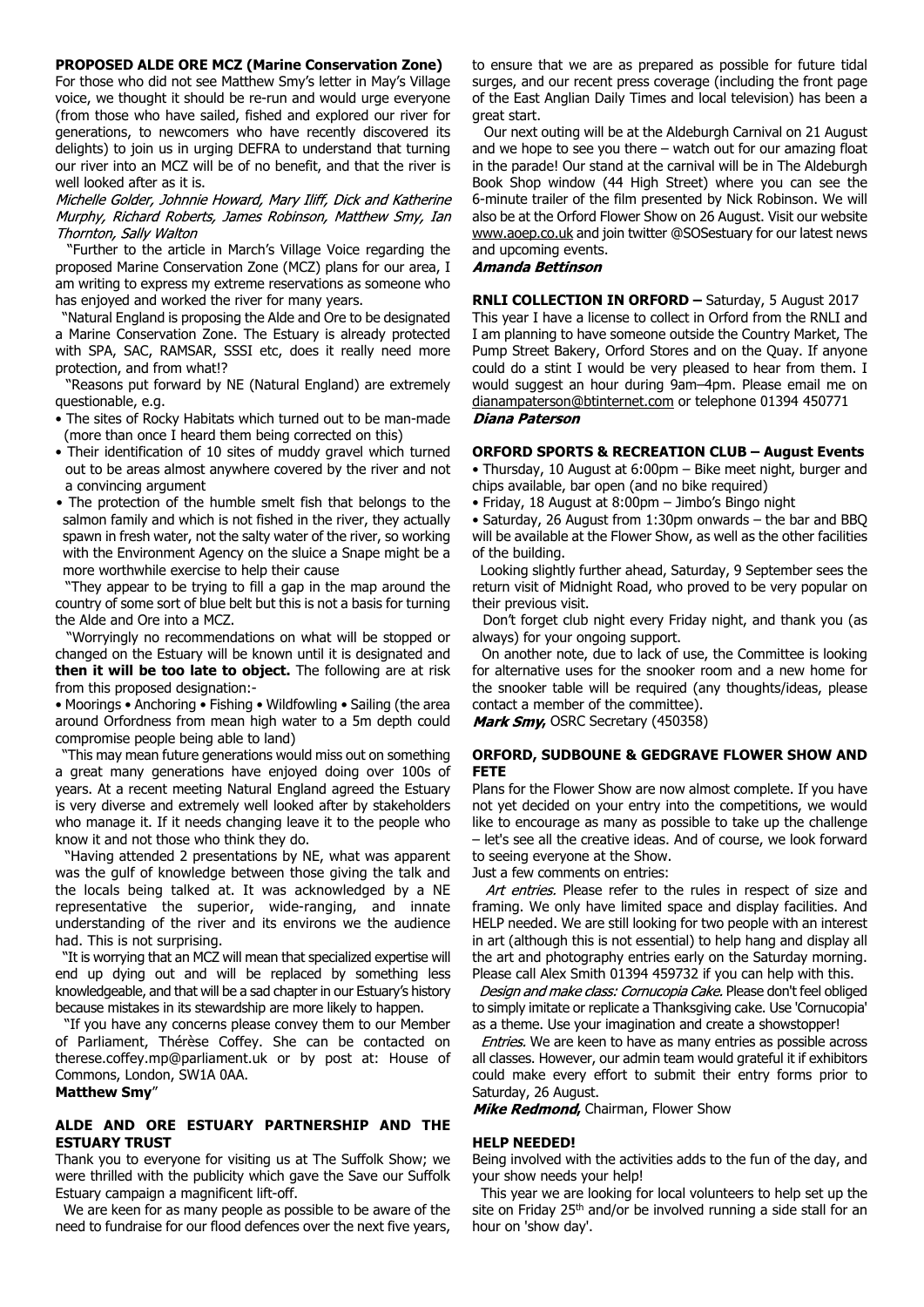We also plan to hold a Tug of War challenge. It will be open to any team from pubs, clubs or just a group of friends, any age, any sex, just leave your name at the ToW stall on the day! So you have time to get organised and practice before the show!

Your local show needs you to help make it happen!

If you can help please contact: **Stephen Worrall**, 01394 450095 or stephen.j.worrall@gmail.com

### **THE ORFORD, SUDBOURNE AND GEDGRAVE FLOWER SHOW TOMBOLA**

Once again, we will be having the Tombola stall at this year's flower show on 26 August. During August, it is likely that you will have a knock on your door asking for contributions to the stall. Obviously wines of all types plus spirits and soft drinks will be greatly appreciated but any contributions of food products and sweets etc. (in their sell-by date) will also be wonderful.

 If you cannot find anything at the time or you are not at home, don't worry. We are planning to have a box at each of the Orford General Store, Friend's Garage and High House Fruit Farm so you can leave you bottles there as you do the rest of your shopping.

 And remember, last year we had almost 400 such prizes and raised almost £900. So maybe £1,000 is possible this year! Many people have agreed again to help in collecting door to door or at the show itself, but if you would like to offer your services, please call us. Mike and Polly Sharkey 01394 450959

# **ORFORDNESS LIGHTHOUSE VISIT DATES: Spring & Summer 2017**

Orfordness Lighthouse Trust volunteers will be opening the Lighthouse to visitors on the following dates: Sunday, 6 August and Monday, 28 August (Bank Holiday Weekend).

 To book your place and to join our mailing list, please email orfordnesslighthouse@gmail.com with the number in your party. Please see our website www.orfordnesslighthouse.co.uk for all the details including timing, ferry dues, visit advice etc. You can also follow us on Facebook and Instagram.

We look forward to welcoming you!

Lydia Finney, Orfordness Lighthouse Trust

### **ORFORD TENNIS TOURNAMENTS 2017**

THE LADIES DOUBLES will take place on Monday, 14 August at 9am. Partners will be drawn on the day so you can enter as an individual. The cost will be £3 per person.

 THE MIXED DOUBLES will take place on Wednesday, 16 August from 4.30 pm. The cost will be £5 per couple.

 Please let me know if you would like to enter by 10 August. Cups will be presented at the Flower Show on 26 August

**Paterson –** 01394 450771 email: Diana dianampaterson@btinternet.com

# **GARDENING CLUB**

There is no August meeting ....

**Date:** Thursday, 7 September

**Topic:** The work of the Suffolk Floral Preservation Trust and plants of special interest

# **Presenter:** Rose Battye

**Time:** 7.30 pm

**Venue:** Orford Town Hall 'Back room'

Rose will talk to us about the work of the Trust and its mission to purchase land to 'permanently preserve for the benefit of the public generally, especially the inhabitants of the county of Suffolk, sites of beauty or historical or ecological interest or scientific importance and in particular the natural flora of the county of Suffolk'.

 The Trust currently owns two reserves: 'Orchid Glade' near Hasketon and 'Simpson's Fromus Valley' near Kelsale. Come and hear about these and the wonderful and diverse flora including ancient species from meadows, hedgerows, ponds and woodland including southern marsh orchids. Rose will also let us know how we can go and see these reserves and support their work.

### **Still to come in 2017...**

Thursday, 5 October 'Ornamental Grasses for Garden' with Neil Ludman from Woottens of Wenhaston

Thursday, 2 November 'Vegetable Growing and the Potager' with David Keleel of Darsham Nuseries

Thursday, 7 December 'Social Evening and Supper' plus AGM **Membership and guests**

We are offering half price membership at £7.50 for the remainder of 2017 and guests are always welcome at £4 per session.

# Do join us!!!!

# **Polly Sharkey**

### **Gardening Club: Trip to Pensthorpe Natural Park and Gardens**

How lucky I am to live in a part of the country where people I don't really know phone me up and ask me if I would like to join them on a trip out. I had quite forgotten I had seen the advert from Orford & District Gardening Club in *The Link* when I had been compiling it last month and had left a message on Polly's phone to say if there were any spaces left I would like to go too. What a nice surprise, particularly since I have a friend visiting from Australia and she was able to come too.

 The weather couldn't have been better, warm (but not too hot), bright and dry. Perfect. When we arrived Polly and Maureen went off and got wrist bands and maps for us and guided us to the Courtyard Cafe so we could sit outside at the tables and plan our day over a nice cup of coffee. We decided against the Pensthorpe Explorer which would have taken us for an hour-long journey through the woodland and wildflower meadow on the outskirts of the gardens, instead heading first through entrance into the Wildlife Habitat Garden where we were greeted by hundreds of ducks, geese and birds of all shapes and sizes and a beautiful outlook over the lakes. We then followed the pathway over bridges and through gates to the Wave & Sculpture Garden, obviously snapping photos all of the time. There were strategically placed seats everywhere so we could sit and take in the views and rest. My friend was enthusiastically snapping all sorts of wild flowers that we take for granted because so many cannot be found in the area of Australia where she lives.

 The pathways took us through the Millennium Garden and then onto the area where the Red Squirrels could be seen. How excited we were to be able to get photographs of these rare creatures. My friend and I sat in this shaded area and had our picnic lunch, watching the waders on the ponds in front of us. We then moved on to see the flamingos and the cranes from inside the hides. I have no idea what the names of all the plants and flowers were without referring to the plant list or boards, I only know they smelt lovely and looked magnificent in such a natural setting. What a lovely day – thank you so much Polly. **Lorraine**

#### **THANK YOU FROM ST. ELIZABETH HOSPICE**

On behalf of the St. Elizabeth Hospice in Ipswich, we would like to thank everyone who helped and contributed to The Garden Trail held at Creek Cottage, Orford on Sunday, 25 June.

 An amazing £2,103 was raised for this most important and very necessary service to the community  $-$  executed by the most amazing people caring for our, and other people's, relations, friends and neighbours in their days of need. Bless them all. **Sue Tristem and Team** 

# **ORFORD AND SUDBOURNE W.I. Day Trip to Norwich**

Thursday, 16 November 2017

Pickups in Sudbourne, Orford and Snape to arrive outside John Lewis about 10.30am and depart from there at 4pm. Cost: £13.00 per person and **everyone** is welcome to join us. To book a seat<br>contact **Louise Schofield** 01394 450108, contact **Louise Schofield** 01394 louiseschofield0104@gmail.com

#### **THE FOUR FERRIES BIKE RIDE**

Come and join in on an unusual bike ride, and raise much needed funds for the Alde & Ore Estuary Trust.